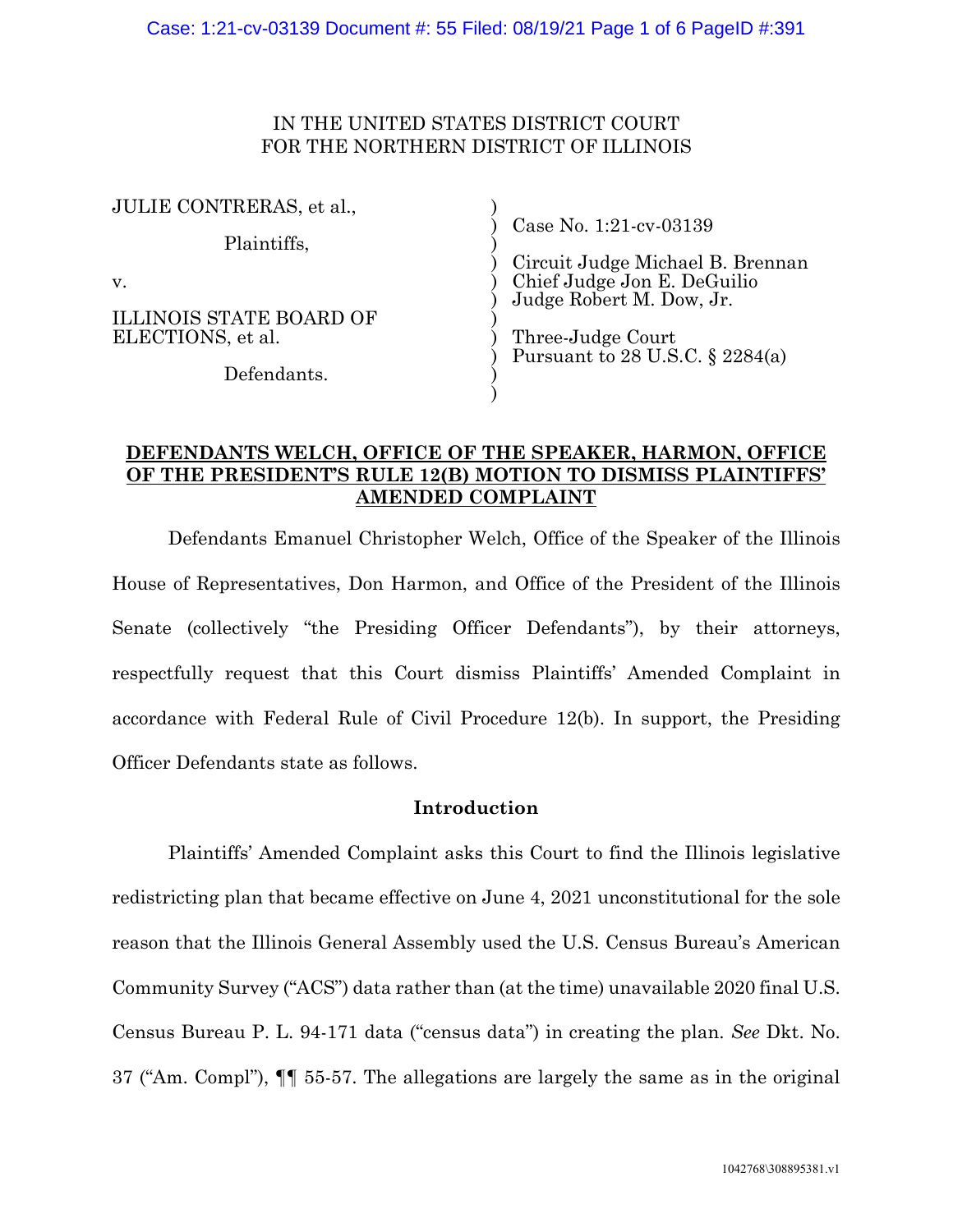Complaint. This Court should dismiss Plaintiffs' claims because they fail to plead standing because they have not adequately alleged that they reside in districts that violate the Equal Protection Clause.

#### **Argument**

# **I. Plaintiffs' Amended Complaint Fails to Allege that Plaintiffs Have Standing to Challenge the Redistricting Plan on One-Person, One-Vote Principles.**

In challenging the current redistricting plan, Plaintiffs allege that *any* plan relying on ACS's five-year population estimates from 2015 through 2019 is *per se* unconstitutional in violation of the Equal Protection Clause's one-person, one-vote principle. According to Plaintiffs, this alleged unconstitutionality arises because the use of ACS data is destined to result in population deviations between districts when compared to the then-unreleased official census data. Am. Compl., ¶¶ 3-4.

In their Amended Complaint, Plaintiffs allege Plaintiff Contreras lives in Representative District 60, Plaintiff Fuentes lives in Representative District 1, Plaintiff Martinez lives in Representative District 86, Plaintiff Padilla lives in Representative District 6, and Plaintiff Torres lives in Representative District 6. *Id*. ¶¶ 10-14. The Amended Complaint alleges each Plaintiff "lives in a district which is malapportioned under the 2010 decennial census data and, on information and belief, is malapportioned under the 2020 decennial census data. As a result of this malapportionment, [Plaintiff's] vote in the 2022 general election will be diluted." *Id*. Nowhere in the Amended Complaint do Plaintiffs allege the population for Plaintiff's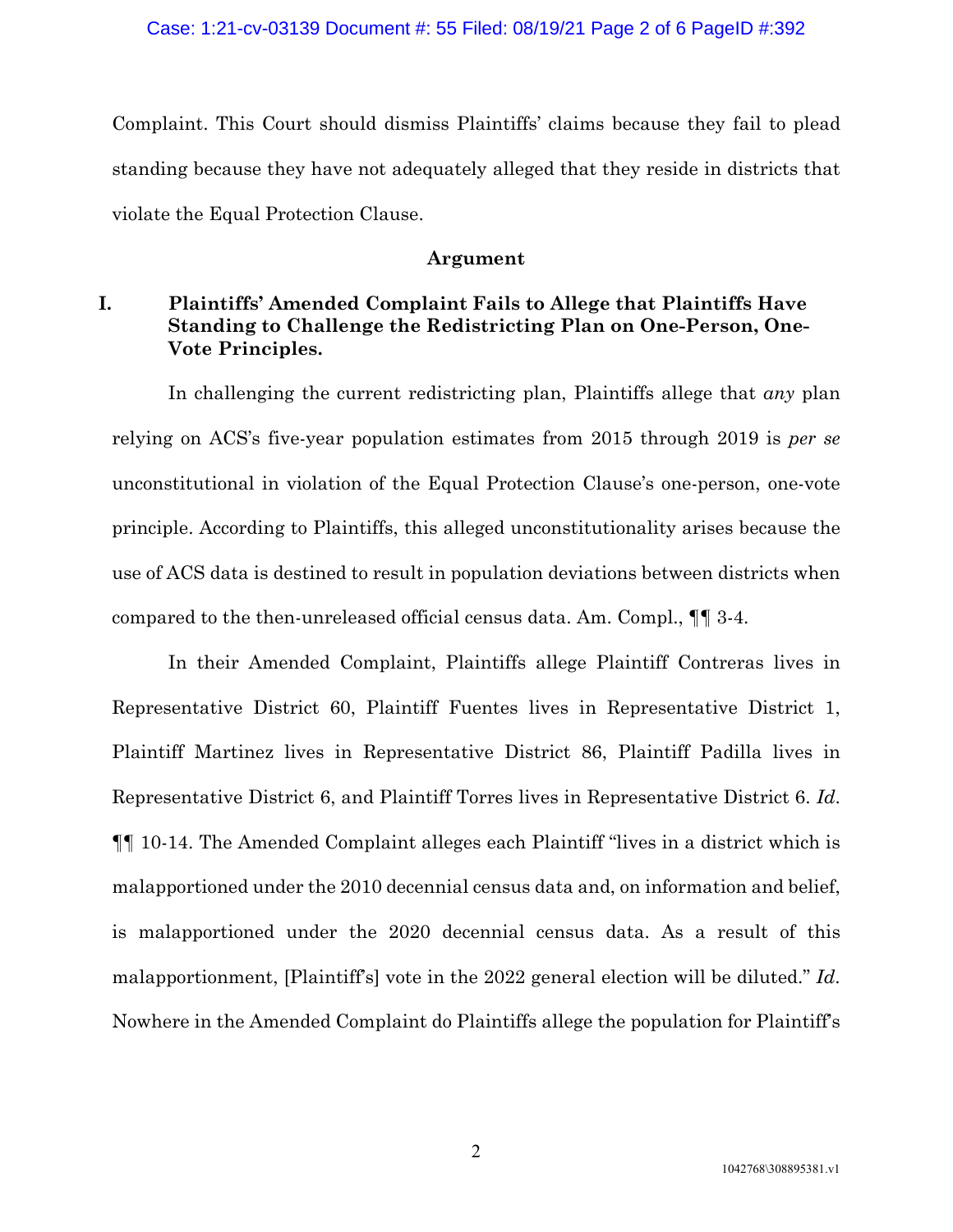#### Case: 1:21-cv-03139 Document #: 55 Filed: 08/19/21 Page 3 of 6 PageID #:393

district under Public Act 102-0010, or how that population deviates from any other district in an unconstitutional manner.

The three-part test for Article III standing requires that a plaintiff must have: "(1) suffered an injury in fact, (2) that is fairly traceable to the challenged conduct of the defendant, and (3) that is likely to be redressed by a favorable judicial decision." *Spokeo, Inc. v. Robins*, 136 S. Ct. 1540, 1547 (2016). The Supreme Court has also concluded that "[t]he right to vote is 'individual and personal in nature,' [] and that 'voters who allege facts showing disadvantage to *themselves* as individuals have standing to sue' to remedy that disadvantage[.]" *Gill v. Whitford*, 138 S.Ct. 1916, 1929 (2018) (emphasis added) (quoting *Reynolds* v. *Sims,* 377 U.S. 533, 561 (1964) and *Baker v. Carr*, 369 U. S. 186, 206 (1962)). Plaintiffs bear the burden of proof that they meet standing requirements. *Retired Chicago Police Ass'n v. City of Chicago*, 76 F.3d 856, 865 (7th Cir. 1996).

Plaintiffs' Complaint fails to satisfy Federal Rule of Procedure 8(a)(2), which provides that a pleading must include "a short and plain statement of the claim showing that the pleader is entitled to relief[.]" Fed. R. Civ. P. 8(a)(2). Rule 8 "does not require detailed factual allegations, but it demands more than an unadorned, thedefendant-unlawfully-harmed-me accusation." *Ashcroft v. Iqbal*, 556 U.S. 662, 678 (2009) (internal citation and quotations omitted). "[A] plaintiff's obligation to provide the 'grounds' of his 'entitle[ment] to relief' requires more than labels and conclusions, and a formulaic recitation of the elements of a cause of action will not do." *Bell Atl. Corp. v. Twombly*, 550 U.S. 544, 555 (2007). As the Supreme Court has stated, "the

3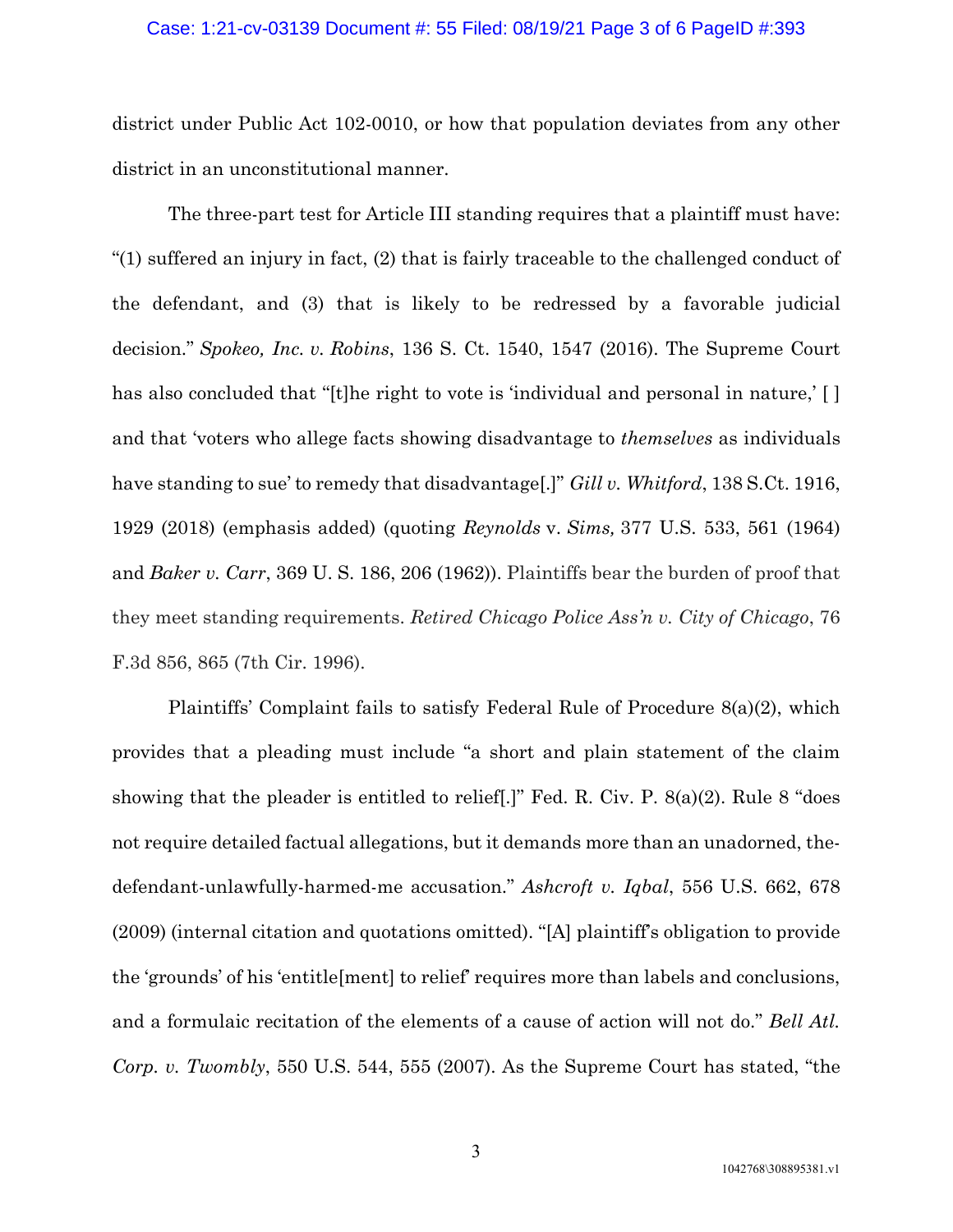#### Case: 1:21-cv-03139 Document #: 55 Filed: 08/19/21 Page 4 of 6 PageID #:394

one-person, one-vote rule is relatively easy to administer as a matter of math." *Rucho v. Common Cause*, S. Ct. 2484, 2501 (2019). The Amended Complaint, however, is lacking in any such math.

As a result, Plaintiffs have failed to plead standing to bring this claim because they have not alleged that they suffered any concrete injury in fact, nor have they alleged that Defendants' actions resulted in any "disadvantage to themselves as individuals" sufficient to confer Article III standing. Specifically, Plaintiffs have failed to allege they live in districts that violate their one-person, one-vote rights.

For example, in *Gill*, individual Wisconsin voters challenged the redistricting plan approved by the Wisconsin legislature. 138 S.Ct. at 1923. The Supreme Court recognized that some of the *Gill* plaintiffs alleged the necessary personal injury, but "never followed up with the requisite proof." *Id*. The requisite proof went to Plaintiffs' standing. The Court reasoned that a person's right to vote is "individual and personal in nature," meaning that any alleged threat to it requires an "injury [that] is district specific." *Id.* Vote dilution occurs on a district level, and allegations of a "statewide" injury" does not suffice. *Id.* at 1930.

Plaintiffs' Amended Complaint was filed prior to Census Bureau's release of the 2020 official census data on August 12, 2021, on the hope that a cause of action would emerge. This Court should require Plaintiffs to plead with specificity the population of each Plaintiffs' District, and how (or if) that population deviates in an unconstitutional manner.

4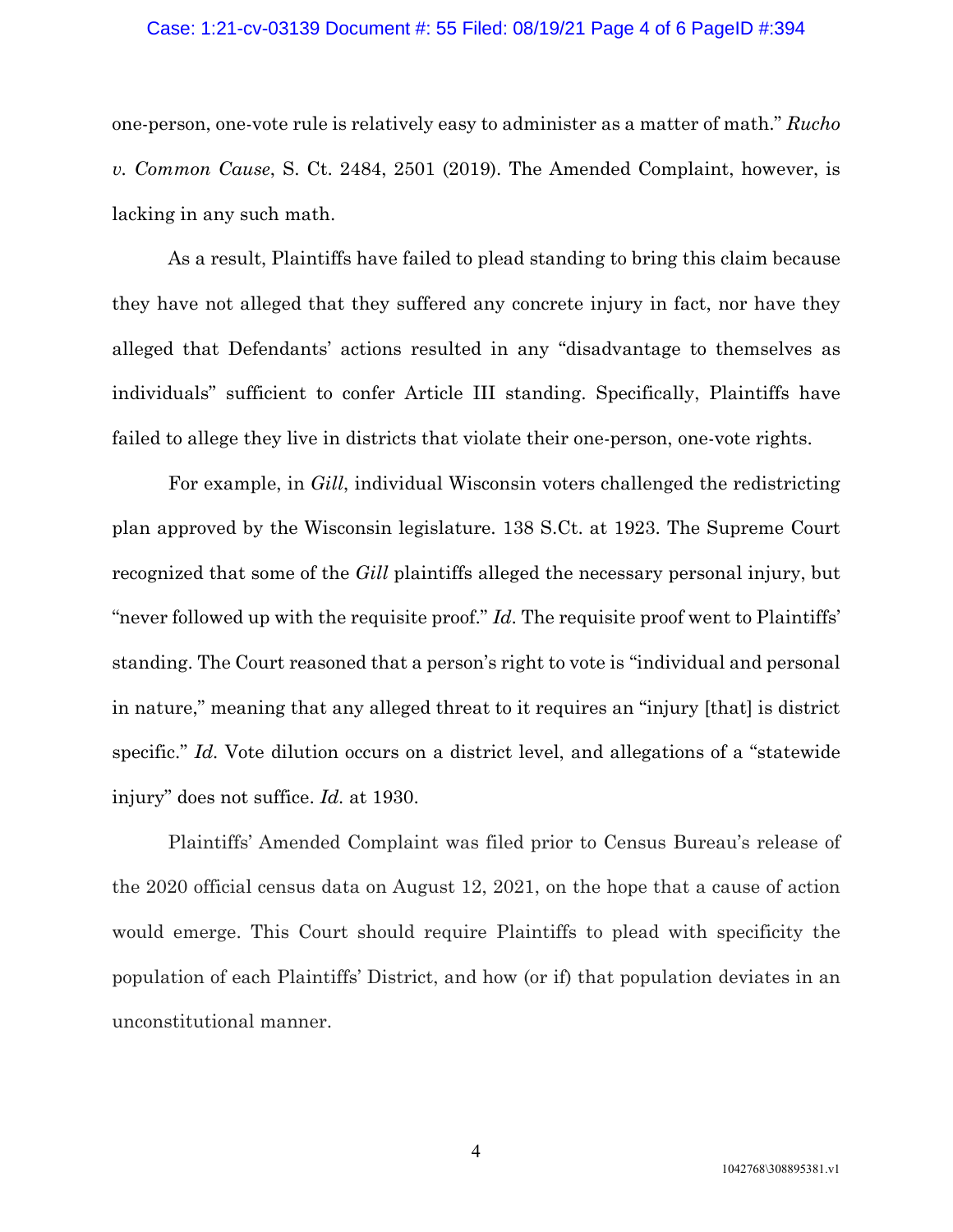# **Conclusion**

WHEREFORE, for the reasons stated, the Presiding Officer Defendants

respectfully request this Court dismiss Plaintiffs' Complaint pursuant to Federal

Rule of Civil Procedure 12(b).

Dated: August 19, 2021 Respectfully submitted,

*/s/Adam R. Vaught*

Michael J. Kasper 151 N. Franklin Street Suite 2500 Chicago, IL 60606 (312) 704-3292 mjkasper60@mac.com

*Counsel for Defendants Welch, Office of the Speaker, Harmon, and Office of the President*

Devon C. Bruce Power Rogers, LLP 70 W. Madison St., Suite 5500 Chicago IL, 60606 (312) 236-9381 dbruce@powerrogers.com

*Counsel for Defendants Welch, Office of Counsel for Defendants Welch, Office of the Speaker, Harmon, and Office of the the Speaker, Harmon, and Office of the President*

Sean Berkowitz Latham & Watkins 330 N. Wabash, Suite 2800 Chicago, IL 60611 (312) 777-7016 sean.berkowitz@lw.com *Counsel for Defendants Harmon, and Office of the President*

Adam R. Vaught Hinshaw & Culbertson LLP 151 North Franklin Street, Suite 2500 Chicago, IL 60606 (312) 704-3000 avaught@hinshawlaw.com

*Counsel for Defendants Welch, Office of the Speaker, Harmon, and Office of the President*

Heather Wier Vaught Heather Wier Vaught, P.C. 106 W. Calendar Ave, #141 LaGrange, IL 60625 (815) 762-2629 heather@wiervaught.com

*President*